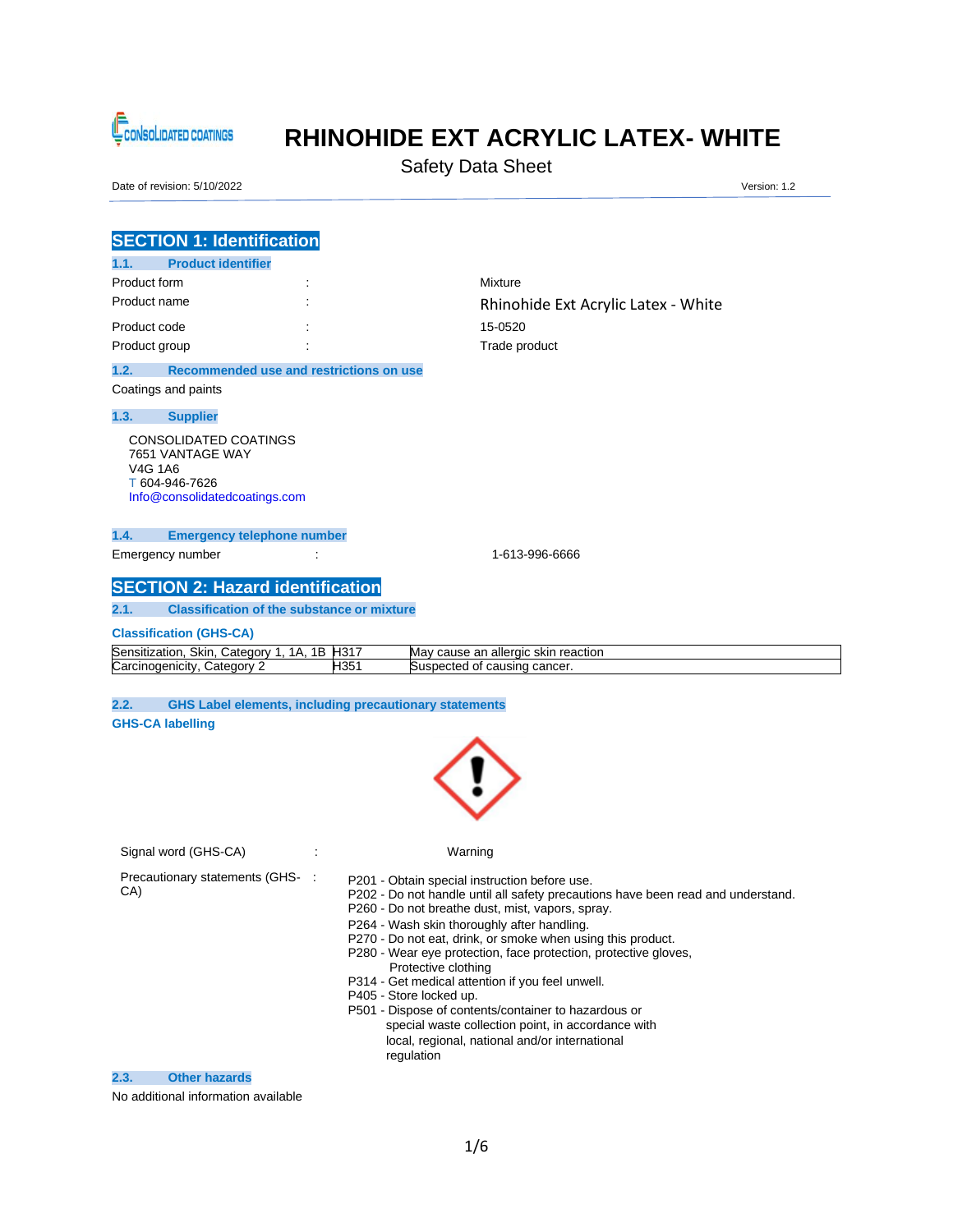## **2.4. Unknown acute toxicity (GHS-CA)**

No data available

## **SECTION 3: Composition/information on ingredients**

**Mixtures**

| <b>Name</b>       | <b>Product identifier</b> | % By weight |
|-------------------|---------------------------|-------------|
| Titanium dioxide  | (CAS-No.) 13463-67-7      | 15 - 25     |
| Calcium carbonate | (CAS-No.) 1317-65-3       | 5 - 15      |
| Talc              | (CAS-No.) 14807-96-6      | 4 - 8       |

# **SECTION 4: First-aid measures**

| 4.1.                |  | <b>Description of first aid measures</b>                                                                                                       |
|---------------------|--|------------------------------------------------------------------------------------------------------------------------------------------------|
| <b>Inhalation</b>   |  | Move to fresh air and keep comfortable for breathing. Call a doctor if symptoms develop or persist.                                            |
| <b>Skin contact</b> |  | Wash skin with plenty of soap and water. Remove contaminated clothing and shoes. Get medical<br>attention if irritation develops and persists. |
| Eye contact         |  | Immediately flush eyes with plenty of water. Check for and remove any contact lenses. Get medical<br>attention.                                |
| Ingestion           |  | Rinse mouth with water. Get medical attention if symptoms occur.                                                                               |
| 4.2.                |  | Most important symptoms and effects (acute and delayed)                                                                                        |
|                     |  | May cause an allergic skin reaction, dermatitis, rash.                                                                                         |
|                     |  |                                                                                                                                                |

| 4.3. |                                    |  |  |                        | Immediate medical attention and special treatment, if necessary |
|------|------------------------------------|--|--|------------------------|-----------------------------------------------------------------|
|      | Other medical advice or treatment: |  |  | Treat symptomatically. |                                                                 |

## **SECTION 5: Fire-fighting measures**

| 5.1.<br>Suitable extinguishing media |  |
|--------------------------------------|--|
|--------------------------------------|--|

Suitable extinguishing media : Water spray. Dry powder. Foam. Carbon dioxide.

## **5.2. Unsuitable extinguishing media**

No additional information available

**5.3. Specific hazards arising from the hazardous product**

Hazardous decomposition products in case of fire : Toxic fumes may be released.

### **5.4. Special protective equipment and precautions for fire-fighters**

Protection during firefighting : Do not attempt to take action without suitable protective equipment. Fire-fighters should wear appropriate protective equipment and self-contained breathing apparatus, complete protective clothing.

|                   |                           | <b>SECTION 6: Accidental release measures</b>                                                                                                                                                                                                                                                                                    |
|-------------------|---------------------------|----------------------------------------------------------------------------------------------------------------------------------------------------------------------------------------------------------------------------------------------------------------------------------------------------------------------------------|
| 6.1.              |                           | Personal precautions, protective equipment and emergency procedures                                                                                                                                                                                                                                                              |
|                   | General measures :        | Keep unnecessary personnel away. Keep people away from and upwind of spill/leak. Wear                                                                                                                                                                                                                                            |
|                   |                           | appropriate protective equipment and clothing during clean-up. Avoid breathing mist/vapours.<br>Ensure adequate ventilation.                                                                                                                                                                                                     |
| 6.2.              |                           | Methods and materials for containment and cleaning up                                                                                                                                                                                                                                                                            |
|                   | Methods for cleaning up : | Large Spills: Stop the flow of material if this is without risk. Contain the spilled material, where this<br>is possible. Absorb with non-combustible absorbent material, e.g. vermiculite, dry sand or earth<br>and place into containers. Local authorities should be advised if significant spillages cannot be<br>contained. |
|                   |                           | Small Spills: Wipe up with absorbent material (e.g. cloth). Clean surface thoroughly to<br>remove residual contamination.                                                                                                                                                                                                        |
| Other information |                           | Dispose of materials or solid residues at an authorized site.                                                                                                                                                                                                                                                                    |
|                   |                           |                                                                                                                                                                                                                                                                                                                                  |

#### **6.3. Reference to other sections**

For further information refer to section 8: "Exposure controls/personal protection"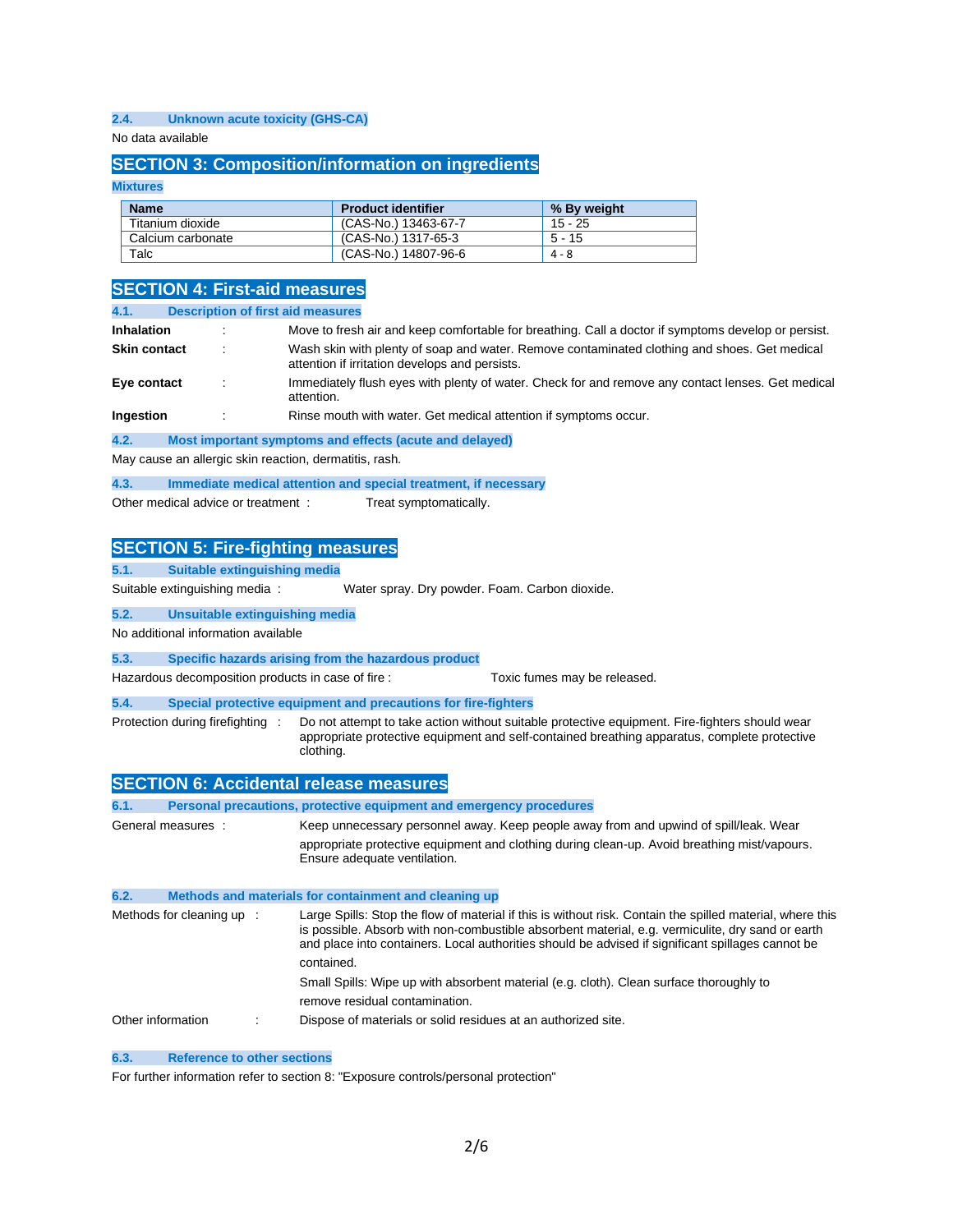# **SECTION 7: Handling and storage**

| 7.1. | <b>Precautions for safe handling</b> |   |                                                                                                                                                                                                                                          |
|------|--------------------------------------|---|------------------------------------------------------------------------------------------------------------------------------------------------------------------------------------------------------------------------------------------|
|      | Precautions for safe handling        |   | Do not handle until all safety precautions have been read and understand. Wear personal<br>protective equipment. Do not get in eyes or on skin or clothing. Do not breathe vapor or<br>mist. Ensure good ventilation of the workstation. |
|      | Hygiene measures                     | ٠ | Do not eat, drink or smoke when using this product. Always wash hands after handling the<br>product.                                                                                                                                     |
| 7.2. |                                      |   | Conditions for safe storage, including any incompatibilities                                                                                                                                                                             |

Storage conditions : Store in a well-ventilated place. Keep cool.

## **SECTION 8: Exposure controls/personal protection**

| 8.1.<br><b>Control parameters</b> |                |                                   |
|-----------------------------------|----------------|-----------------------------------|
| Titanium dioxide (13463-67-7)     |                |                                   |
| USA-ACGIH                         | <b>TLV TWA</b> | 10 mg/m $3$                       |
| USA-OSHA                          | PEL TWA        | 15 mg/m <sup>3</sup> (total dust) |
| <b>British Columbia</b>           | OEL TWA        | 10 mg/m $3$ (total dust)          |

| Calcium Carbonate (1317-65-3) |                 |                                                                              |
|-------------------------------|-----------------|------------------------------------------------------------------------------|
| USA OSHA                      | <b>PEL TWA</b>  | 15 mg/m <sup>3</sup> (total dust), 5 mg/m <sup>3</sup> (respirable fraction) |
| <b>British Columbia</b>       | <b>OEL STEL</b> | 20 mg/m <sup>3</sup> (total dust)                                            |
| <b>British Columbia</b>       | <b>OEL TWA</b>  | 10 mg/m <sup>3</sup> (total dust)                                            |

| $(14807 - 96 - 6)$<br><b>Talc</b> |                       |                                                        |
|-----------------------------------|-----------------------|--------------------------------------------------------|
| USA-ACGIH                         | <b>TWA</b><br>л.<br>- | $2 \text{ mg/m}^3$                                     |
| <b>British C</b><br>Columbia      | <b>TWA</b><br>OEL     | (respirable particulate)<br>ma/r<br>$\sim$<br><u>_</u> |

## **8.2. Appropriate engineering controls**

Appropriate engineering controls : Ensure good ventilation of the workstation. Environmental exposure controls : Avoid release to the environment.

## **8.3. Individual protection measures/Personal protective equipment**

**Hand protection:** Protective gloves

**Eye protection:** Safety glasses

**Skin and body protection:** Wear suitable protective clothing

**Respiratory protection:** In case of insufficient ventilation, wear suitable respiratory equipment

|                 | .                         |  | ----------                                            |
|-----------------|---------------------------|--|-------------------------------------------------------|
| 9.1.            |                           |  | Information on basic physical and chemical properties |
| Physical state  |                           |  | Liquid                                                |
| Appearance      |                           |  | No data available                                     |
| Colour          |                           |  | White                                                 |
| Odour           |                           |  | Ammonia-like                                          |
| Odour threshold |                           |  | No data available                                     |
| рH              |                           |  | $8.5 - 9.5$                                           |
|                 | Relative evaporation rate |  | No data available                                     |
|                 | Relative evaporation rate |  | No data available                                     |

# **SECTION 9: Physical and chemical properties**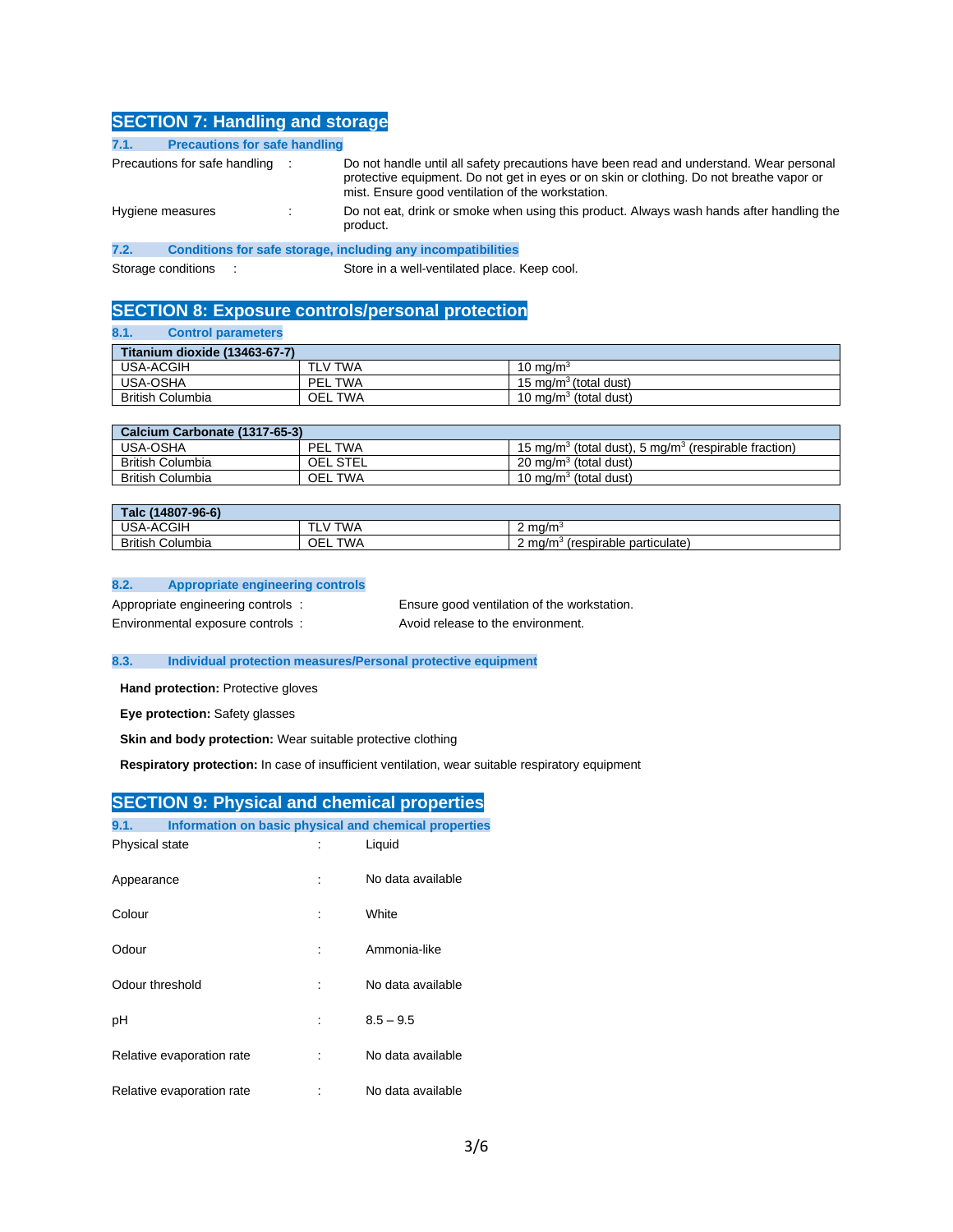| Melting point                                                   |   | $\sim 0^{\circ}$ C                           |
|-----------------------------------------------------------------|---|----------------------------------------------|
| Freezing point                                                  | t | No data available                            |
| Boiling point                                                   |   | $~100^{\circ}$ C                             |
| Flash point                                                     |   | No data available                            |
| Auto-ignition temperature                                       |   | No data available                            |
| Decomposition temperature                                       |   | No data available                            |
| Flammability (solid, gas)                                       |   | Not applicable                               |
| Vapour pressure                                                 |   | No data available                            |
| Density<br>Solubility                                           |   | 1.36 $q/cm3$<br>No data available            |
| Viscosity<br>Partition coefficient n-octanol/water<br>(Log Pow) |   | 1100 -1300 cps at 25 °C<br>No data available |
| <b>Explosive limits</b>                                         |   | No data available                            |

## **9.2. Other information**

No additional information available

# **SECTION 10: Stability and reactivity**

| Reactivity                         | ÷      | The product is non-reactive under normal conditions of use, storage and transport.                      |
|------------------------------------|--------|---------------------------------------------------------------------------------------------------------|
| Chemical stability                 | ÷      | Stable under normal conditions.                                                                         |
| Possibility of hazardous reactions | $\sim$ | No dangerous reactions known under normal conditions of use.                                            |
| Conditions to avoid                | ÷      | None under recommended storage and handling conditions (see section 7).                                 |
| Incompatible materials             |        | No additional information available                                                                     |
| Hazardous decomposition products : |        | Under normal conditions of storage and use, hazardous decomposition products<br>should not be produced. |

# **SECTION 11: Toxicological information**

**11.1. Information on toxicological effects**

## **Likely routes of exposure**

 Inhalation Skin contact Eye contact

Acute toxicity **Not classified.** 

| <b>Potential chronic health effects</b> |  |  |
|-----------------------------------------|--|--|
| Cliffe, a grand alone Confidentia or    |  |  |

| Skin corrosion/irritation         | ٠<br>۰. | May cause an allergic skin reaction       |
|-----------------------------------|---------|-------------------------------------------|
| Serious eye damage/irritation     | ÷       | Not classified                            |
| Respiratory or skin sensitization | ÷       | Not classified                            |
| Germ cell mutagenicity            | ÷       | Not classified                            |
| Carcinogenicity                   | ÷       | Suspected of causing cancer (Inhalation). |
| Reproductive toxicity             | ٠       | Not classified                            |
|                                   |         |                                           |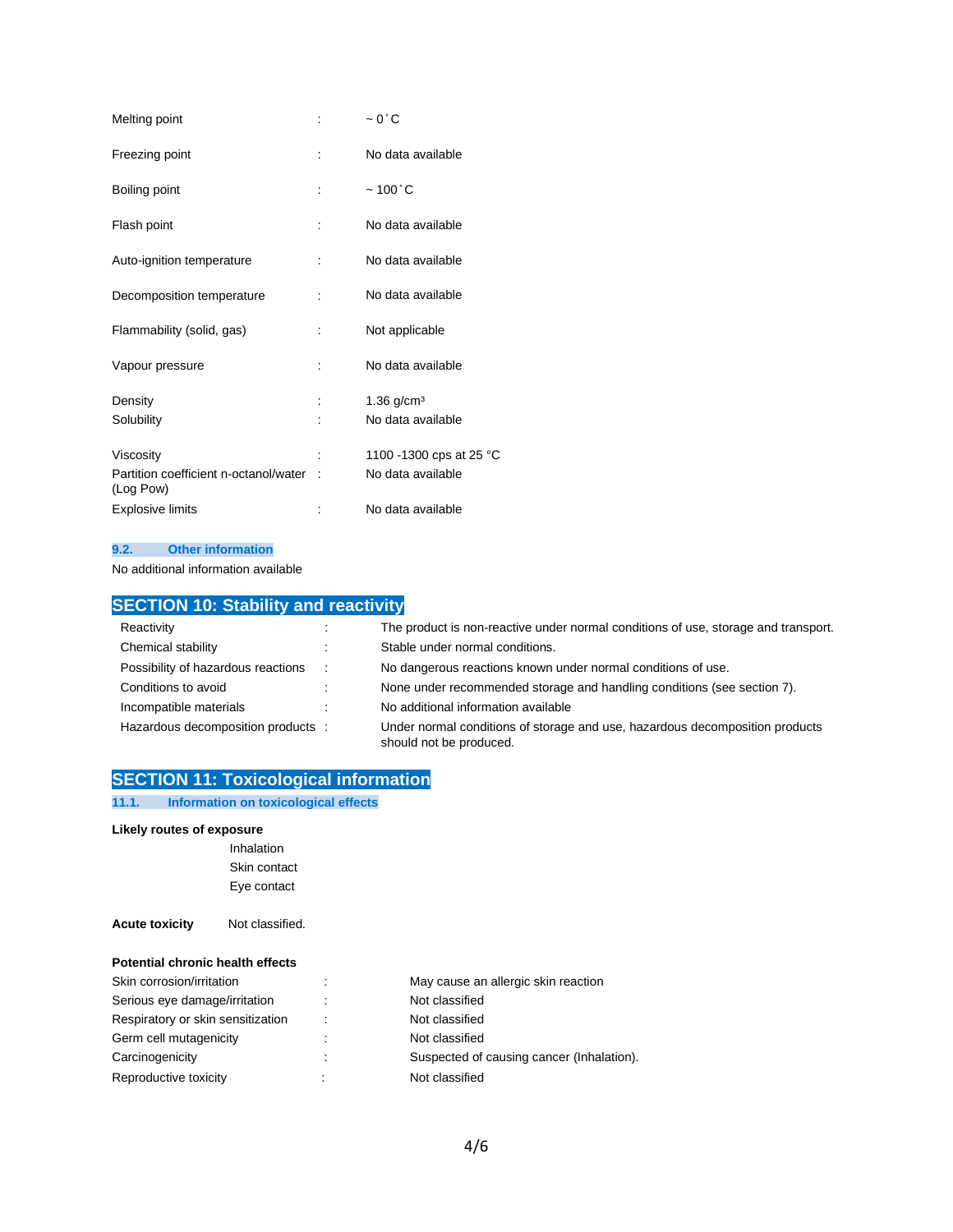STOT-single exposure : Not classified

STOT-repeated exposure : Not classified

## **SECTION 12: Ecological information**

**12.1. Toxicity**

| Titanium dioxide (13463-67-7) |                                                  |  |
|-------------------------------|--------------------------------------------------|--|
| LC50 fish                     | > 1,000 mg/l, 96 h                               |  |
| EC50 crustaceans              | $> 1,000$ mg/l (Daphnia magna, 48 h)             |  |
| Calcium Carbonate (1317-65-3) |                                                  |  |
| LC50 fish                     | 10,000 mg/l (Oncorhynchus mykiss, 96 h)          |  |
| EC50 crustaceans              | $> 1,000$ mg/l (Daphnia magna, 48 h)             |  |
| Talc (14807-96-6)             |                                                  |  |
| LC50 fish                     | 89581 mg/l (freshwater fish, 96h, QSAR)          |  |
| EC50 crustaceans              | 36812 mg/l (freshwater invertebrates, 48h, QSAR) |  |

#### **12.2. Persistence and degradability**

No data available

## **12.3. Bioaccumulative potential**

No data available

**12.4. Mobility in soil**

No data available

**12.5. Other adverse effects**

No data available

## **SECTION 13: Disposal considerations**

#### **13.1. Disposal methods**

- 
- Product/Packaging disposal recommendations
- Waste treatment methods : Dispose of contents/container in accordance with licensed collector's sorting instructions.

: Avoid release to the environment. Discharge to rivers and drains is forbidden. Dispose of contents/container to hazardous or special waste collection point in accordance with state and local regulations.

## **SECTION 14: Transport information**

**14.1. Basic shipping description**

In accordance with TDG

**Transportation of Dangerous Goods**

Not regulated for transport

**14.2. Transport information/DOT**

**Department of Transport**  Not regulated for transport

## **SECTION 15: Regulatory information**

#### **15.1. National regulations**

**Titanium dioxide (13463-67-7)**

Listed on the Canadian DSL (Domestic Substances List)

## **Calcium carbonate (1317-65-3)**

Listed on the Canadian DSL (Domestic Substances List)